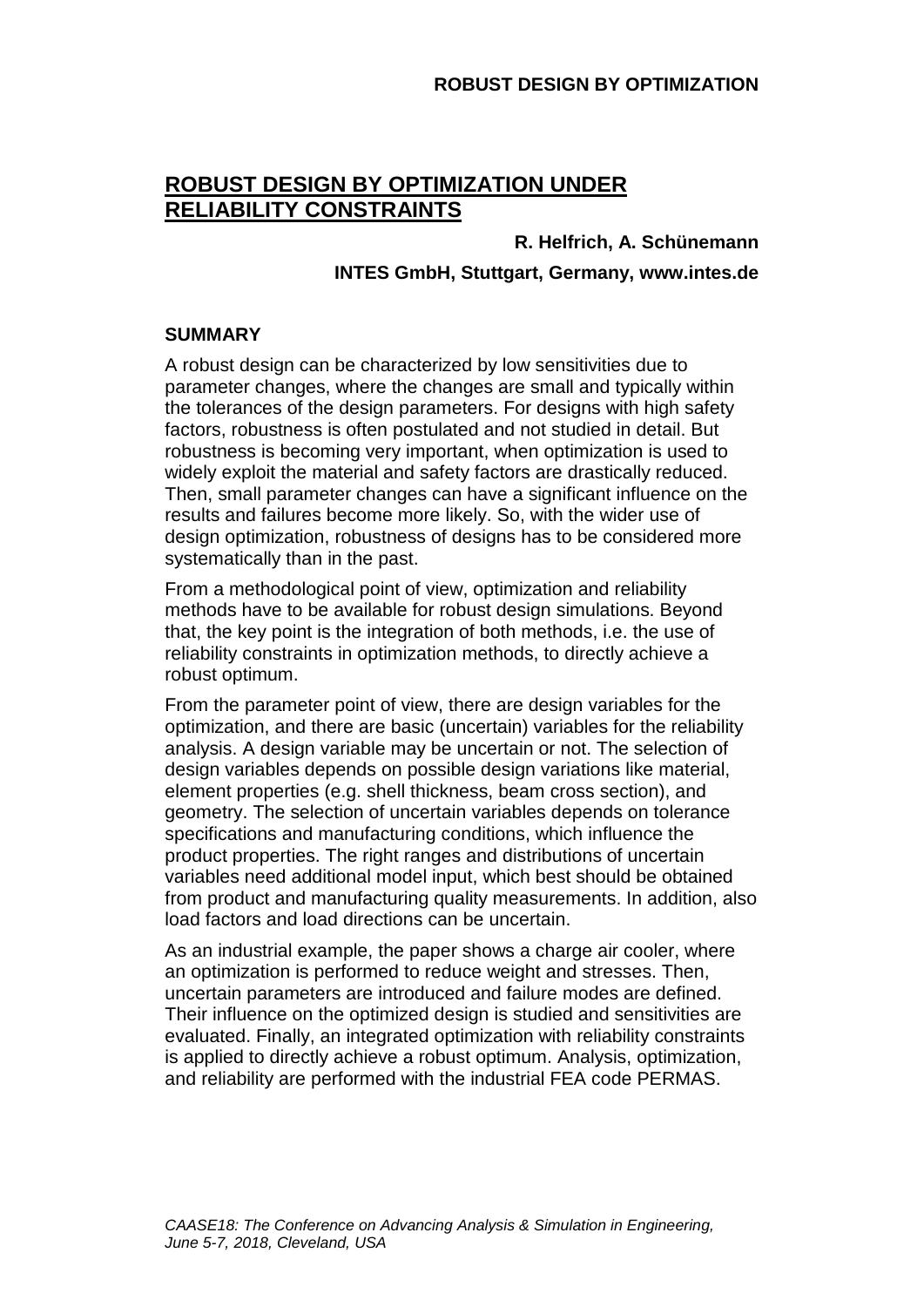## **1: Model of Charge Air Cooler**

Fig. 1 shows the model of the charge air cooler and Fig. 2 shows the loading conditions by inner pressure and contact between header and tank foot.



**Figure 1: Model of charge air cooler (photo by courtesy of MAHLE Behr, Stuttgart, Germany)**









## **2: Weight Optimization under Stress Constraint**

Fig. 3 shows the details of the optimization model. Fig. 4 shows the relationship between the allowed stress limit for optimization and the achieved weight reduction by optimization.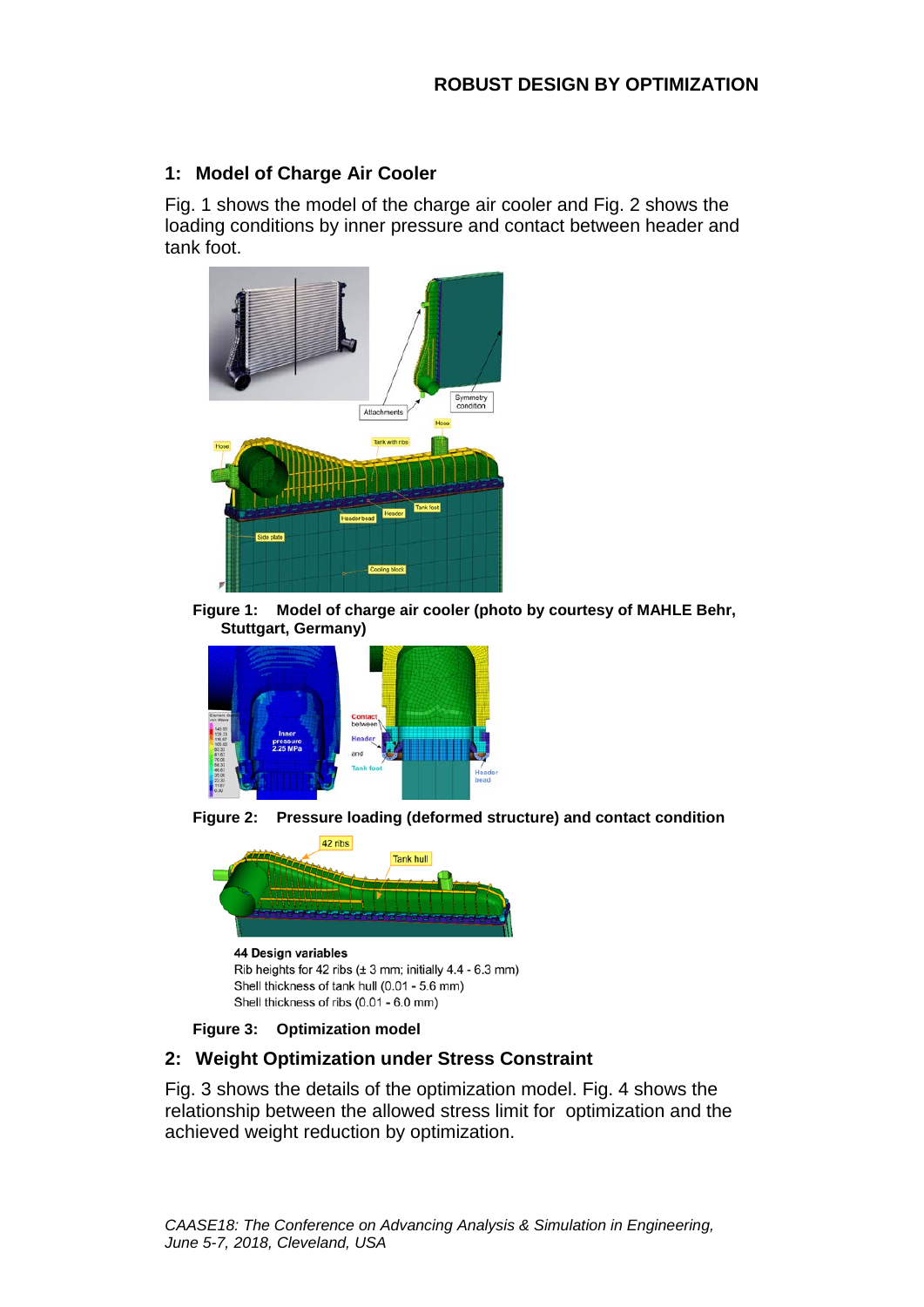

#### **Figure 4: Relation between weight reduction and stress limit**

#### **46 Uncertain Variables**

Rib heights for 42 ribs Shell thickness of ribs and tank hull Initial contact gap Pressure load

Trapezoidal distribution functions of the stochastic variables:

| Variation of rib heights         | $-0.2$<br>$+0.2$<br>mm |
|----------------------------------|------------------------|
| Variation of rib thickness       | $+0.1$<br>$-0.1$<br>mm |
| Variation of tank hull thickness | $-0.1$<br>$+0.1$<br>mm |
| Contact gap                      | $+0.35$<br>mm          |
| Pressure load                    | 9 R<br>1.95<br>har     |

#### **Figure 5: Details of the stochastic model**

### **3: Stochastic Model and Reliability Analysis**

Fig. 5 shows the details of the stochastic model and Fig. 6 shows the resulting relationship between stress limit for optimization, the failure stress of reliability analysis and resulting failure rate.

### **4: Conclusions**

Optimization of sizing and shape as well as reliability analysis with stochastic modelling of uncertainties are integrated in PERMAS including nonlinearities like contact. The combination leads to deeper insight to relations between model data and results and a robust design.

As a result of this combination, Fig. 7 shows the relationship between weight input and failure rate: Less weight reduction increases reliability and vice versa. In general, the presented method can set a transparent